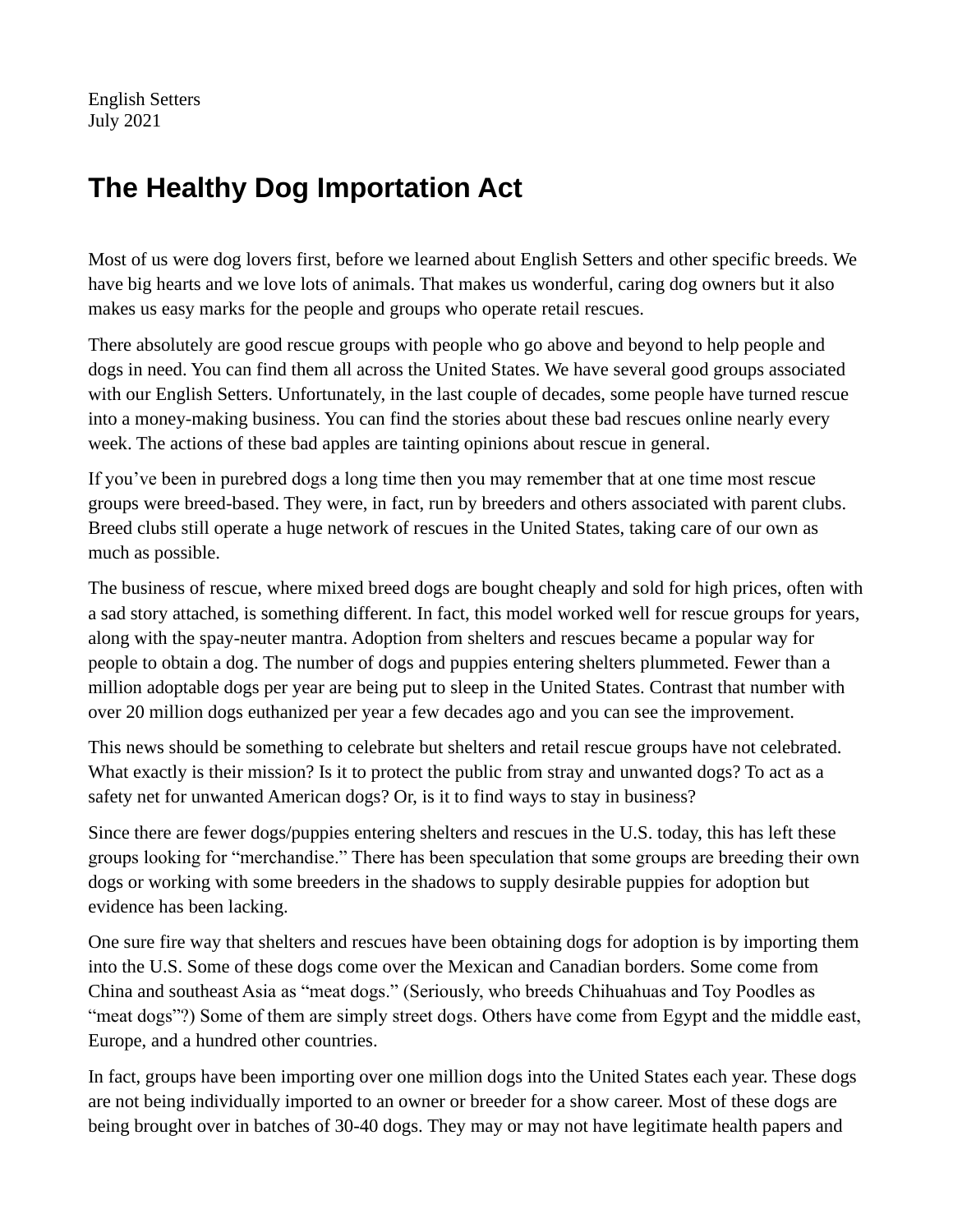vaccinations. Some of them have carried diseases that we didn't previously have in the U.S. And, there is no required quarantine period for them.

Most recently, 34 animals (33 dogs and one cat) were imported to the U.S. from Azerbaijan to Chicago. One of the dogs ended up with a family in Chester County, Pennsylvania. He began acting strangely. He later tested positive for rabies despite having paperwork that showed he had allegedly been vaccinated for rabies. At least 12 people were exposed to the dog and will have to undergo the rabies protocol.

The case sparked an investigation across several states. The other animals that were on the flight were supposed to be kept isolated in quarantine, in case they also have rabies, but one of the dogs has escaped quarantine and is now nowhere to be found.

This is the fourth rabid dog that has been imported into the U.S. since 2015 – all of them rescue dogs. All of them had fraudulent rabies paperwork.

The Centers for Disease Control and Prevention (CDC) announced <https://www.cdc.gov/importation/bringing-an-animal-into-the-united-states/high-risk-dog-ban-frn.html> that starting July 14 there will be a one-year ban on dogs from some 113 countries where rabies is still a problem, including Ajerbaijan.

The ban is partly due to the spike in the number of puppies denied entry to the U.S. because they were not old enough to be fully vaccinated.

In fact, according to the USDA Animal Welfare Act (AWA), puppies and dogs for resale (which includes adoption) are not supposed to be imported into the U.S. at all until they are at least six months of age [https://www.aphis.usda.gov/aphis/ourfocus/animalwelfare/ct\\_awa\\_import\\_live\\_dogs\\_regulation.](https://www.aphis.usda.gov/aphis/ourfocus/animalwelfare/ct_awa_import_live_dogs_regulation) Shelters and rescues have been ignoring this regulation.

There has been outrage from shelters and rescues over the ban. AKC is being blamed for the ban. In fact, the rescues have only themselves to blame for importing underage puppies and dogs with rabies and false paperwork. The rescue that brought in the latest rabid dog is still collecting money and is planning to import dogs right up to the deadline.

Rabies is not the only disease associated with the imported dogs. The H3N2 canine influenza that first appeared in the U.S. in the Chicago area in 2015 was traced to rescue dogs imported from South Korea and China [https://news.vin.com/default.aspx?pid=210&Id=8591157.](https://news.vin.com/default.aspx?pid=210&Id=8591157) Thousands of dogs in the United States became ill as a result of this form of canine influenza. It is now considered to be endemic to the U.S.

Just a few days ago the Healthy Dog Importation Act was introduced in Congress by Congressmen Kurt Schrader, DVM (D-OR-5) and Congressman Dusty Johnson (R-SD- ALL). This bill is supported by the American Kennel Club, the National Animal Interest Alliance (NAIA), and the American Veterinary Medical Association (AVMA). The act would require that dogs imported into the U.S. submit valid health certificates from a licensed veterinarian accredited by a recognized veterinary authority, be permanently identified, and checked upon entry. It would not ban dogs from any specific country.